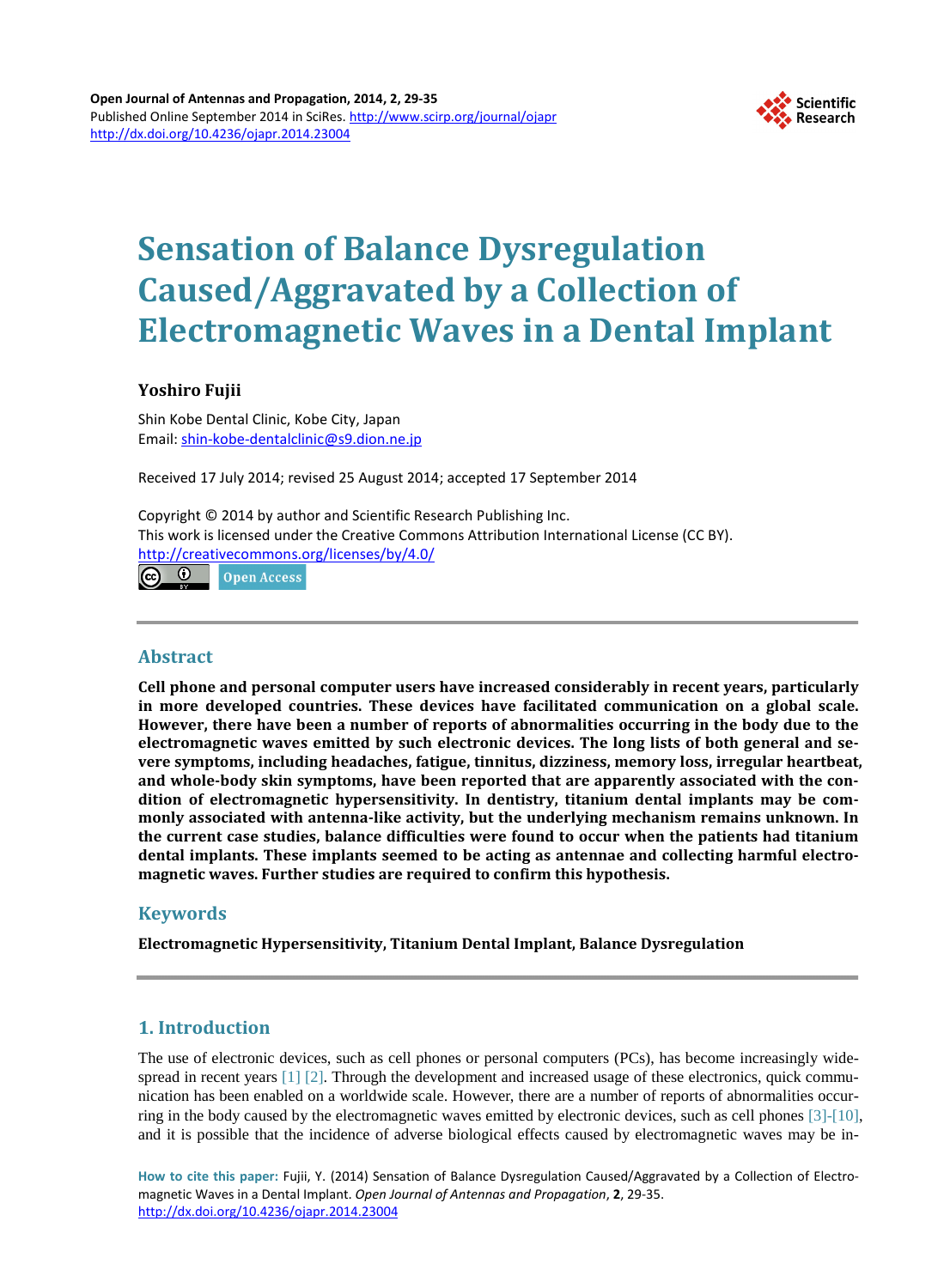creasing. Such physically unpleasant symptoms are called electromagnetic hypersensitivity. There are many general and severe symptoms, such as headaches, fatigue, tinnitus, dizziness, memory loss, irregular heartbeats, and whole-body skin symptoms, which are considered to be caused by electromagnetic hypersensitivity [\[11\]-](#page-5-4) [\[15\].](#page-5-5) In this article, the author described a sense of balance in difficulties that appeared to be caused or promoted by electromagnetic waves collected by dental implants through two case reports.

## **2. Case Reports**

## **2.1. Case Report 1**

#### **Treatment and Results**

<span id="page-1-0"></span>A 48-year-old woman was suffering from dizziness, unsteadiness, and a sense of fatigue for several years. A titanium dental implant had been placed in her lower alveolar bone (**[Figure](#page-1-0) 1**). To determine if the patient's symptoms were being caused by her implant's collection of electromagnetic waves, several tests were performed. First, the patient was placed immediately in front of a PC screen. At such a close distance, she could not maintain her balance (**[Figure](#page-1-1) 2**). When the PC screen was covered with aluminum foil to block the electromagnetic



**Figure 1.** The titanium implant in the subject's right lower alveolar bone.

<span id="page-1-1"></span>

**Figure 2.** The subject became unsteady in front of a computer and could not maintain her balance.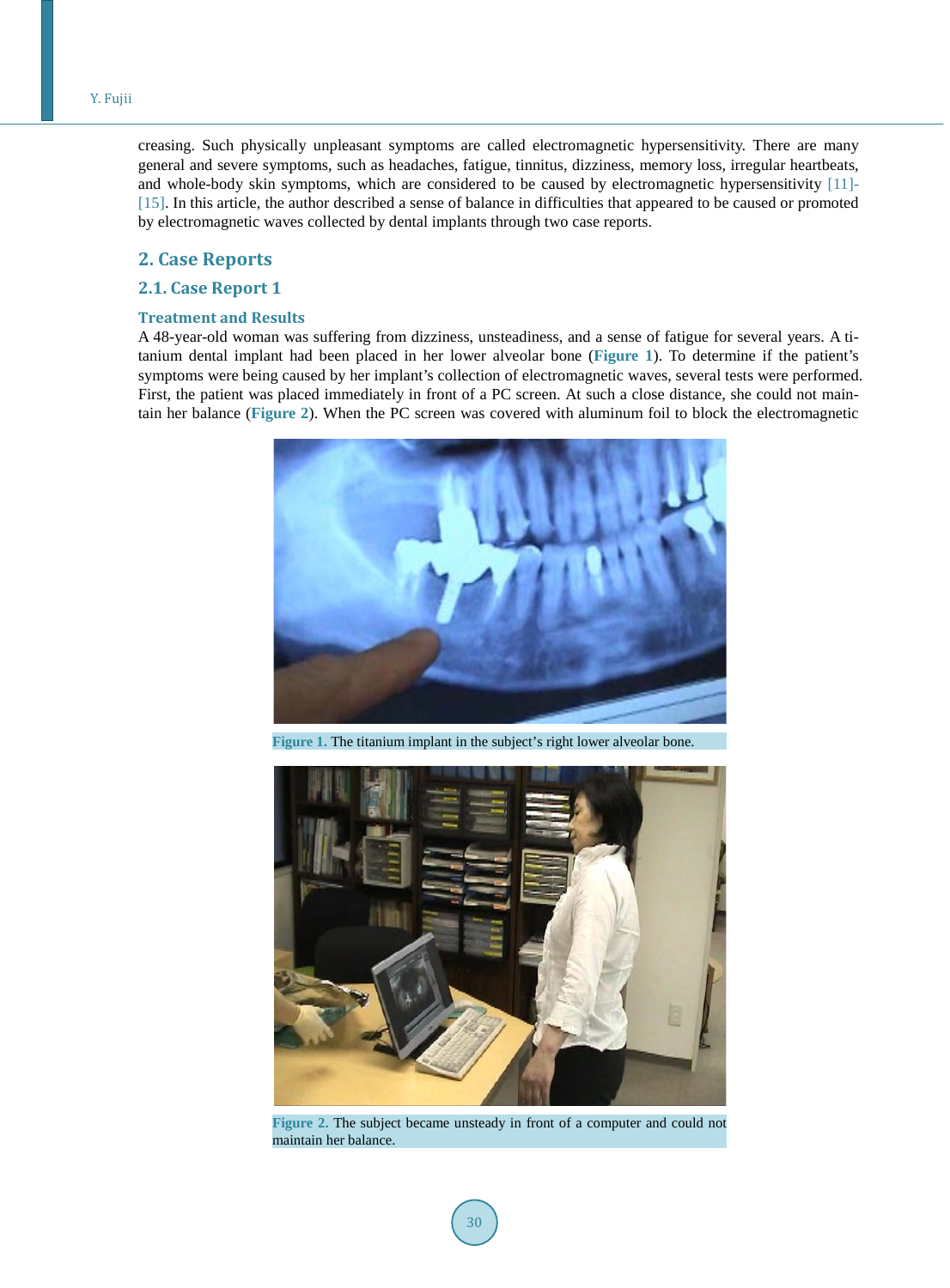waves emitted by the screen, the patient was able to regain her balance. Second, the patient was asked to move away from the PC until she was able to maintain her balance. She was able to remain steady when standing about 3 m away from the PC. Third, a second titanium implant, which was of similar manufacture, was placed on the floor immediately in front of her feet. Under this condition, the patient lost her balance again (**[Figure](#page-2-0) 3**), and reported experiencing dizziness and dyspnea. Finally, when the PC screen was covered with aluminum foil again, she was able to regain her balance, and reported no dizziness or dyspnea. These results seemed to indicate that the patient's implant was collecting electromagnetic waves, which were adversely affecting her. Consequently, her implant was removed. After the procedure, the first test was repeated. This time, when the patient stood close to the PC screen, she was able to maintain her balance (**[Figure](#page-2-1) 4**). However, when the removed implant was placed on the table holding the PC, which was immediately in front of her, the symptoms returned. The conditions which suffered her have not recurred for three years or more.

<span id="page-2-0"></span>In conclusion, removal of her implant resulted in a marked improvement in her sensitivity to electromagnetic waves. This finding suggests that certain materials in our bodies can collect harmful electromagnetic waves that



**Figure 3.** The patient falling after the second implant was placed on the floor in front of her while she stood about 3 m away from the personal computer screen.

<span id="page-2-1"></span>

**Figure 4.** The subject standing stably and maintaining her balance in front of the personal computer after implant removal.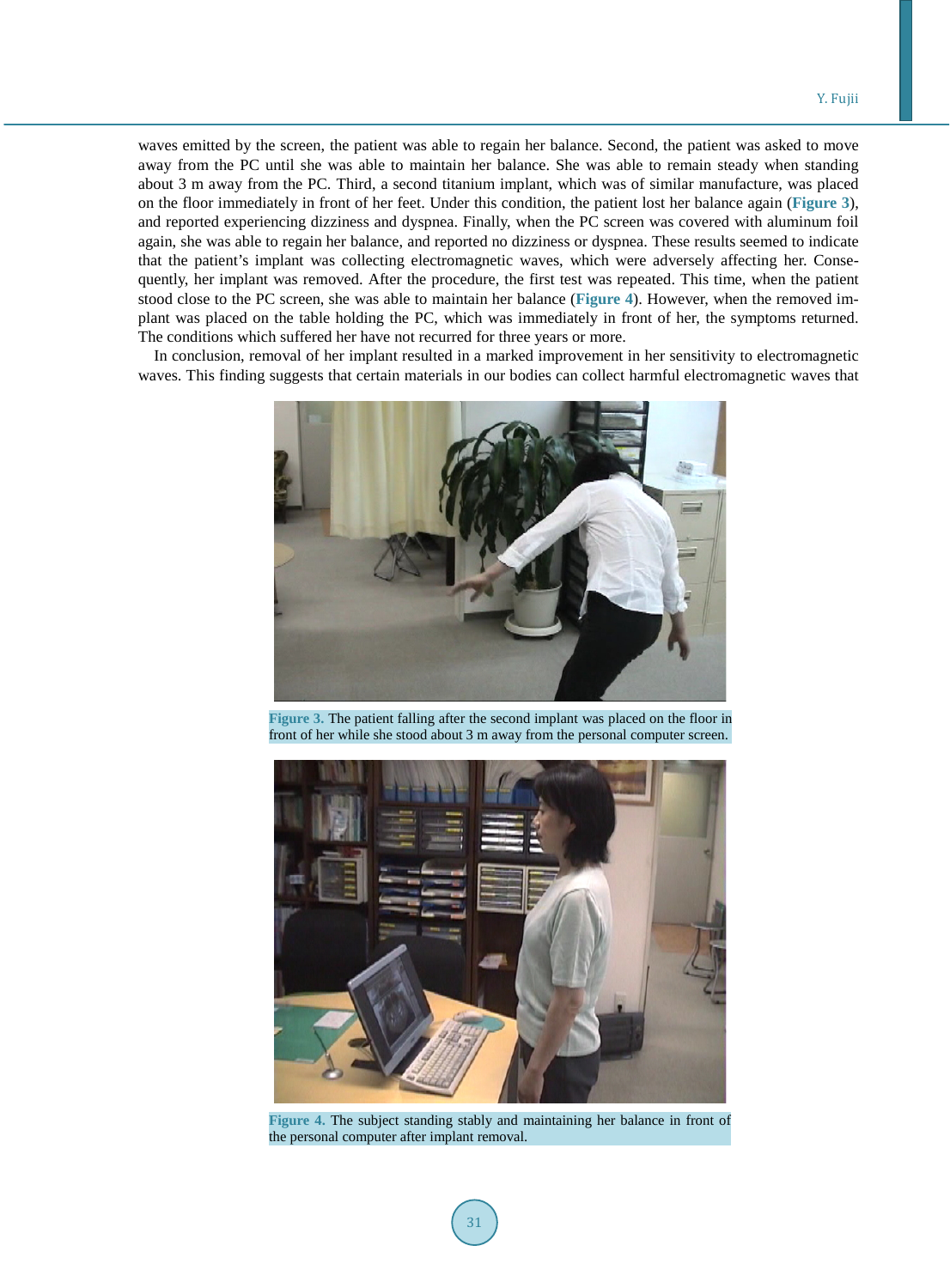can exert adverse effects. These harmful electromagnetic waves are emitted not only by cell phones but also by PC screens. The titanium implant in the present case appeared to interact with electromagnetic waves and adversely affect the patient's balance even when the implant was not present in or on the patient's body.

This patient gave consent to having the results of treatment published. The details of this case can be observed in the following YouTube video. Unsteadiness and dizziness caused by a dental implant. <https://www.youtube.com/watch?v=6IJFZeht84I> (last checked 2 May 2014).

## **2.2. Case Report 2**

### **Subject and Experiment**

<span id="page-3-0"></span>A woman in her twenties experienced a loss of balance when a cell phone was held at a distance < 50 cm from her body (**[Figure](#page-3-0) 5**). The patient's medical history was unknown because she was a volunteer who was selected from an audience during one of the author's lectures. When a titanium implant was placed on her chest, she leaned backward, although the distance between the subject and the cell phone still exceeded 3 m (**[Figure](#page-3-1) 6**).



**Figure 5.** A loss of balance occurred in response to the electromagnetic waves emitted by a cell phone. The subject learned backward when the distance between the subject and the cell phone became <50 cm.

<span id="page-3-1"></span>

**Figure 6.** Placement of a dental implant worsened the subject's loss of balance. When a titanium implant was placed on the subject's chest, the subject leaned backward even at a distance > 3 m from the cell phone.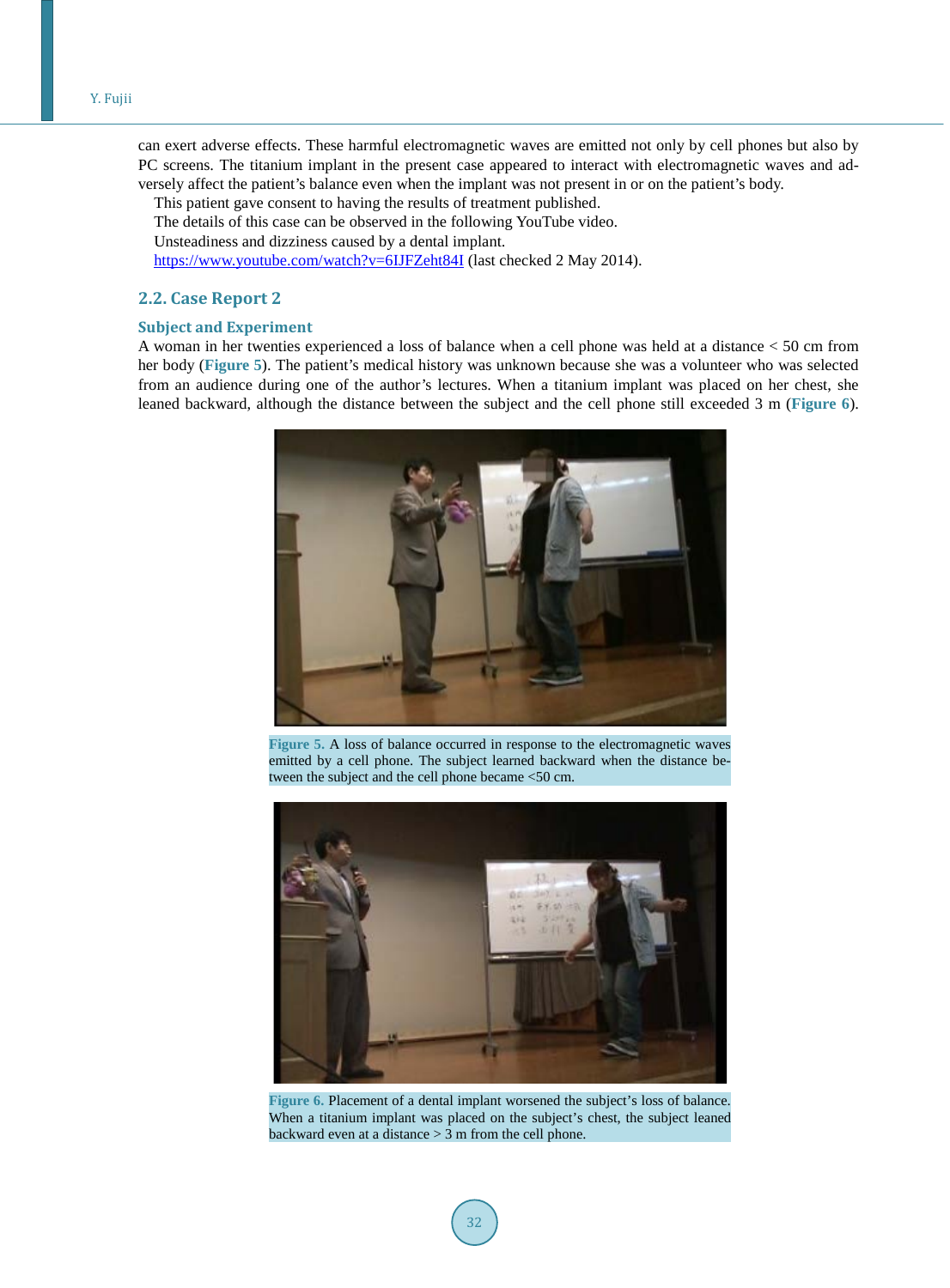The woman's unsteadiness appeared to be caused by electromagnetic waves from a cell phone and their interaction with the antenna-like behavior of a dental implant. Electromagnetic wave hypersensitivity onset does not merely result from the presence of harmful electromagnetic waves alone but from the waves combined with the existence of a material(s) that can act as an antenna by collecting harmful electromagnetic waves in or around the body. Dental implants may promote harmful effects of electromagnetic waves.

This patient volunteered to be treated in front of a large audience with the knowledge that the treatment was being videoed.

The details of this case can be observed in the following YouTube video: Unsteadiness apparently caused by electromagnetic waves from a cell phone. [https://www.youtube.com/watch?v=csbaj6 mlkQ4](https://www.youtube.com/watch?v=csbaj6mlkQ4) (last checked 2 May 2014).

## **3. Discussion**

Regarding the relationship between brain tumors and radio waves emitted by cell phones, the Interphone Study Group concluded that no increases in the risk of glioma or meningioma associated with cell phone use were observed but that an increased risk of glioma was suggested at the highest usage levels. However, biases and error have prevented a causal interpretation; therefore, the possible effects of long-term heavy cell phone use will require further investigation  $[16]$ . In other reports, the published results do not support the hypothesis of an association between the use of cell phones and the development of brain or salivary gland tumors, leukemia, or other cancers [\[17\]](#page-6-0)[-\[19\];](#page-6-1) however, the research described did not sufficiently evaluate the risks among long-term heavy cell phone users over potentially long induction periods [\[18\].](#page-6-2) Accordingly, further studies are needed to account for longer induction periods, particularly with respect to slow-growing tumors with neuronal features [\[19\].](#page-6-1) As such, the author has published several reports on the relationship between dentistry and electromagnetic waves [\[20\]](#page-6-3)[-\[22\].](#page-6-4) Many articles, however, only emphasize the convenience of these electronic devices without addressing the potentially negative influences of the emitted electromagnetic waves on the body [\[23\].](#page-6-5) Metal present within the body can act as an antenna to collect harmful radio waves, thus inducing the aforementioned symptoms. In dentistry, titanium dental implants may be the material most commonly associated with antenna activity. The author previously reported that scoliosis may be caused by dental implants [\[20\],](#page-6-3) and that electromagnetic waves emitted by cell phones can also affect balance disorders. The underlying mechanism remains unknown, but reduced blood flow within the brain is assumed [\[4\].](#page-5-7) This collection of unpleasant symptoms caused by electromagnetic waves is known as electromagnetic wave hypersensitivity. Generally, the electromagnetic wave strength decreases with distance even if near or far fields. In this experiment, the distance 3 m is situated in the Fraunh offer (far field) region, because the radio wave length of cell phones (1 - 2 GHz) is 0.15 - 0.3 m. The distance between cell phones and which border of near field is calculated with  $\{\lambda/(2\pi)\}\.$  Therefore, the distance from cellphones to the border of near field is about 2.5 cm to 5.0 cm from cell phones. Hence, 3 m is in the far field range, whereas the radio wave length from the PC screen (50 - 60 Hz) is 6000 km - 5000 km. Therefore, the distance from PC screen to the border of near field is about 830 km to 1000 km. Hence, 3 m is in the region of Rayleigh (near field). However, the difference of effects among regions on the human bodies has not been clarified yet. Therefore, further research is required.

The author's research has shown that removal of metals which collect harmful electromagnetic waves from patients and maintaining sufficient distance from cell phones can reduce some of the harmful effects of electromagnetic waves and may permit short-duration, lower-risk usage of beneficial cell phone functions. The effects of electromagnetic waves on the body are not yet clear. As the author already suggested [\[20\],](#page-6-3) the titanium implant collects the harmful electromagnetic radiation easier than pure gold. However, in terms of the SAR (Specific Absorption Rate) of the dental materials has hardly been explored yet. Regarding this point, the author results the cooperation between medical field and physical field is necessary. The underlying mechanism has been partially elucidated by the Bi-Digital O-Ring Test [\[24\].](#page-6-6) Because this test indicated deleterious effects of radio waves on the body [\[25\]](#page-6-7) [\[26\],](#page-6-8) it may be a useful diagnostic tool for helping to prevent harmful electromagnetic waves. One potential problem with these results is that the patient's knowledge of how close they were to the electromagnetic wave sources was not controlled. This could have led to some psychological influences. In future studies, blindfolding the patients could be used to eliminate this problem. According to the report of Hagström M. *et al*., the most common perceived EHS (Electromagnetic Hypersensitivity) triggering sources are personal computers and mobile phones. Additionally, the best way to reduce EHS symptoms was to avoid elec-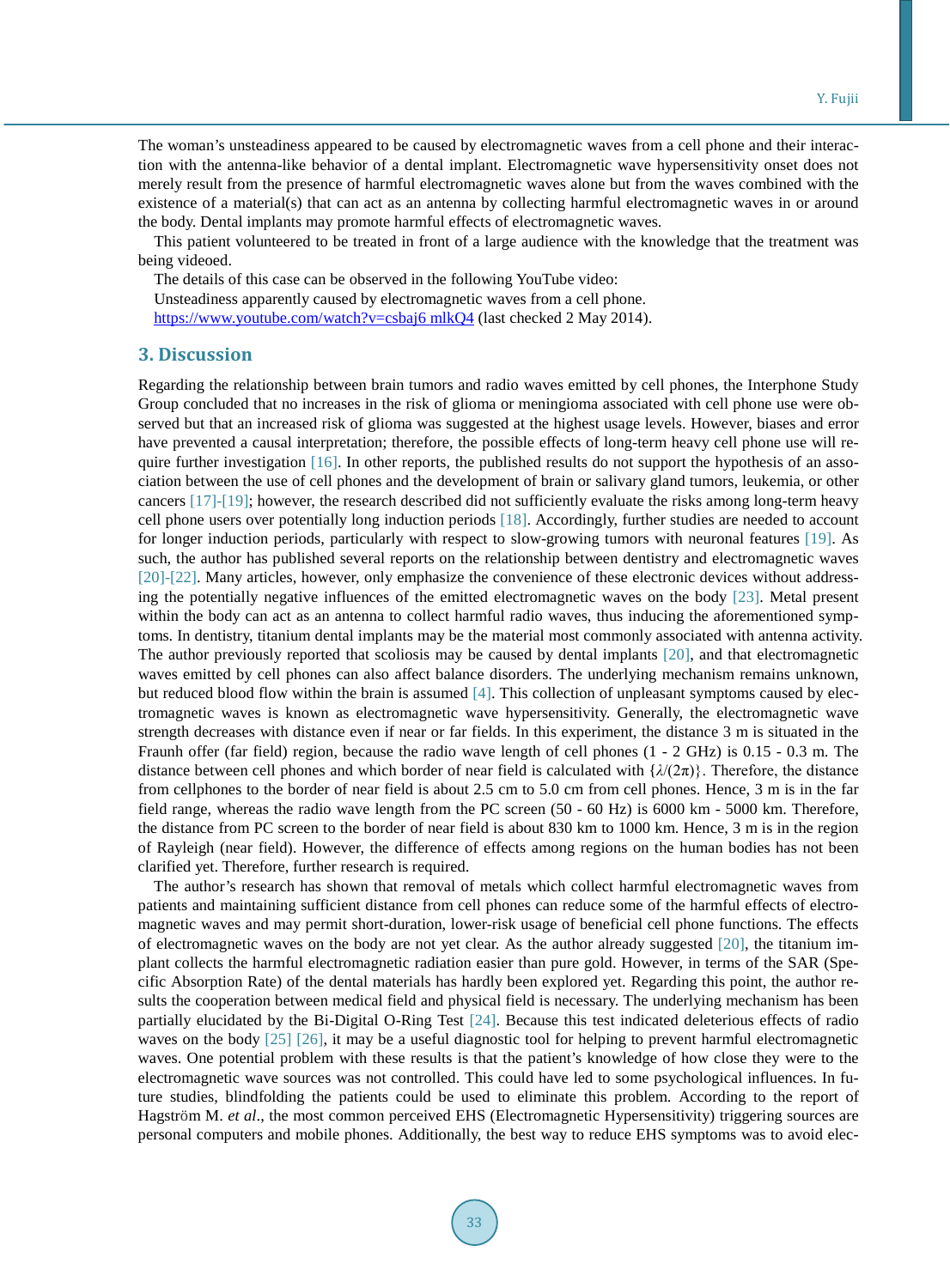#### Y. Fujii

tromagnetic fields [\[27\].](#page-6-9) The removal of dental material which collects harmful electromagnetic radiation is not well known. Hence, the contents introduced in this paper must be effective approach to treat EHS symptoms.

## **4. Conclusion**

There have been many reports of individuals suffering from electromagnetic wave hypersensitivity. The current findings suggest that in addition to previously reported symptoms, including headaches, fatigue, tinnitus, dizziness, memory loss, irregular heartbeat, and whole-body skin symptoms, a sense of balance dysregulation or dyspnea is a symptom of electromagnetic wave hypersensitivity. Avoiding harmful electromagnetic waves is considered to reduce these physical symptoms and concomitantly improve physical abilities. Dental materials may act as antennae, and as such, may collect radio waves. Therefore, dental procedures should be performed with an awareness of this characteristic because some dental materials may cause or exacerbate adverse symptoms. Electromagnetic wave hypersensitivity could possibly be caused by dental procedures; therefore, dental treatment should be performed in a manner that avoids the harmful influences of radio waves on patients.

#### **References**

- <span id="page-5-0"></span>[1] Geser, H. (2004) Towards a Sociological Theory of the Mobile Phone, Release 3.0. University of Zurich. [http://socio.ch/mobile/t\\_geser1.htm/](http://socio.ch/mobile/t_geser1.htm/)
- <span id="page-5-1"></span>[2] van Dijk, J. and Hacker, K. (2003) The Digital Divide as a Complex and Dynamic Phenomenon. *The Information Society*, **19**, 315-326. <http://dx.doi.org/10.1080/01972240309487>
- <span id="page-5-2"></span>[3] (2014) [http://www.holistic-dentistry.net/blog/2013/07/entry\\_242/](http://www.holistic-dentistry.net/blog/2013/07/entry_242/)
- <span id="page-5-7"></span>[4] Aalto, S., Haarala, C., Brück, A., Sipilä, H., Hämäläinen, H. and Rinne, J.O. (2006) Mobile Phone Affects Cerebral Blood Flow in Humans. *Journal of Cerebral Blood Flow and Metabolism*, **26**, 885-900. <http://dx.doi.org/10.1038/sj.jcbfm.9600279>
- [5] Feychting, M., Jonsson, F., Pedersen, N.L. and Ahlbom, A. (2003) Occupational Magnetic Field Exposure and Neurodegenerative Disease. *Epidemiology*, **14**, 413-419. <http://dx.doi.org/10.1097/01.EDE.0000071409.23291.7b>
- [6] Håkansson, N., Gustavsson, P., Johansen, C. and Floderus, B. (2003) Neurodegenerative Diseases in Welders and Other Workers Exposed to High Levels of Magnetic Fields. *Epidemiology*, **14**, 420-426. <http://dx.doi.org/10.1097/01.EDE.0000078446.76859.c9>
- [7] Ahlbom, A. (2001) Neurodegenerative Diseases, Suicide and Depressive Symptoms in Relation to EMF. *Bioelectromagnetics Supplement*, **5**, 132-143. [http://dx.doi.org/10.1002/1521-186X\(2001\)22:5+<::AID-BEM1029>3.0.CO;2-V](http://dx.doi.org/10.1002/1521-186X(2001)22:5+%3C::AID-BEM1029%3E3.0.CO;2-V)
- [8] Linet, M.S., Hatch, E.E., Kleinerman, R.A., Robison, L.L., Kaune, W.T., Friedman, D.R., Severson, R.K., Haines, C.M., Hartsock, C.T., Niwa, S., Wacholder, S. and Tarone, R.E. (1997) Residential Exposure to Magnetic Fields and Acute Lymphoblastic Leukemia in Children. *The New England Journal of Medicine*, **337**, 1-7. <http://dx.doi.org/10.1056/NEJM199707033370101>
- [9] Röösli, M., Moser, M., Baldinini, Y., Meier, M. and Braun-Fahrländer, C. (2007) Symptoms of Ill Health Ascribed to Electromagnetic Field Exposure—A Questionnaire Survey. *International Journal of Hygiene and Environmental Health*, **207**, 141-150. <http://dx.doi.org/10.1078/1438-4639-00269>
- <span id="page-5-3"></span>[10] Edelstyn, N. and Oldershaw, A. (2002) The Acute Effects of Exposure to the Electromagnetic Field Emitted by Mobile Phones on Human Attention. *Neuroreport*, **13**, 119-121. <http://dx.doi.org/10.1097/00001756-200201210-00028>
- <span id="page-5-4"></span>[11] Rea, W., Pan, Y., Yenyves, E., Sujisawa, I., Suyama, H., Samadi, N. and Ross, G. (1991) Electromagnetic Field Sensitivity. *Journal of Bioelectricity*, **10**, 241-256. <http://www.feb.se/emfguru/Ehs/electromagnetic-sensitivity.html>
- [12] Rubin, G.J., Das Munshi, J. and Wessely, S. (2005) Electromagnetic Hypersensitivity: A Systematic Review of Provocation Studies. *Psychosomatic Medicine*, **67**, 224-232.<http://dx.doi.org/10.1097/01.psy.0000155664.13300.64>
- [13] Rubin, G.J., Das Munshi, J. and Wessely, S. (2006) A Systematic Review of Treatments for Electromagnetic Hypersensitivity. *Psychosomatic Medicine*, **75**, 12-18.
- [14] Norbert, L. (2009) Electromagnetic Hypersensitivity. *Advances in Electromagnetic Fields in Living Systems*, **5**, 167- 197. [http://dx.doi.org/10.1007/978-0-387-92736-7\\_5](http://dx.doi.org/10.1007/978-0-387-92736-7_5)
- <span id="page-5-5"></span>[15] Kimata, H. (2005) Microwave Radiation from Cellular Phones Increases Allergen-Specific IgE Production. *Allergy*, **60**, 838-839. <http://dx.doi.org/10.1111/j.1398-9995.2005.00802.x>
- <span id="page-5-6"></span>[16] Interphone Study Group (2010) Brain Tumor Risk in Relation to Mobile Telephone Use: Results of the Interphone International Case-Control Study. *International Journal of Epidemiology*, **39**, 675-694.